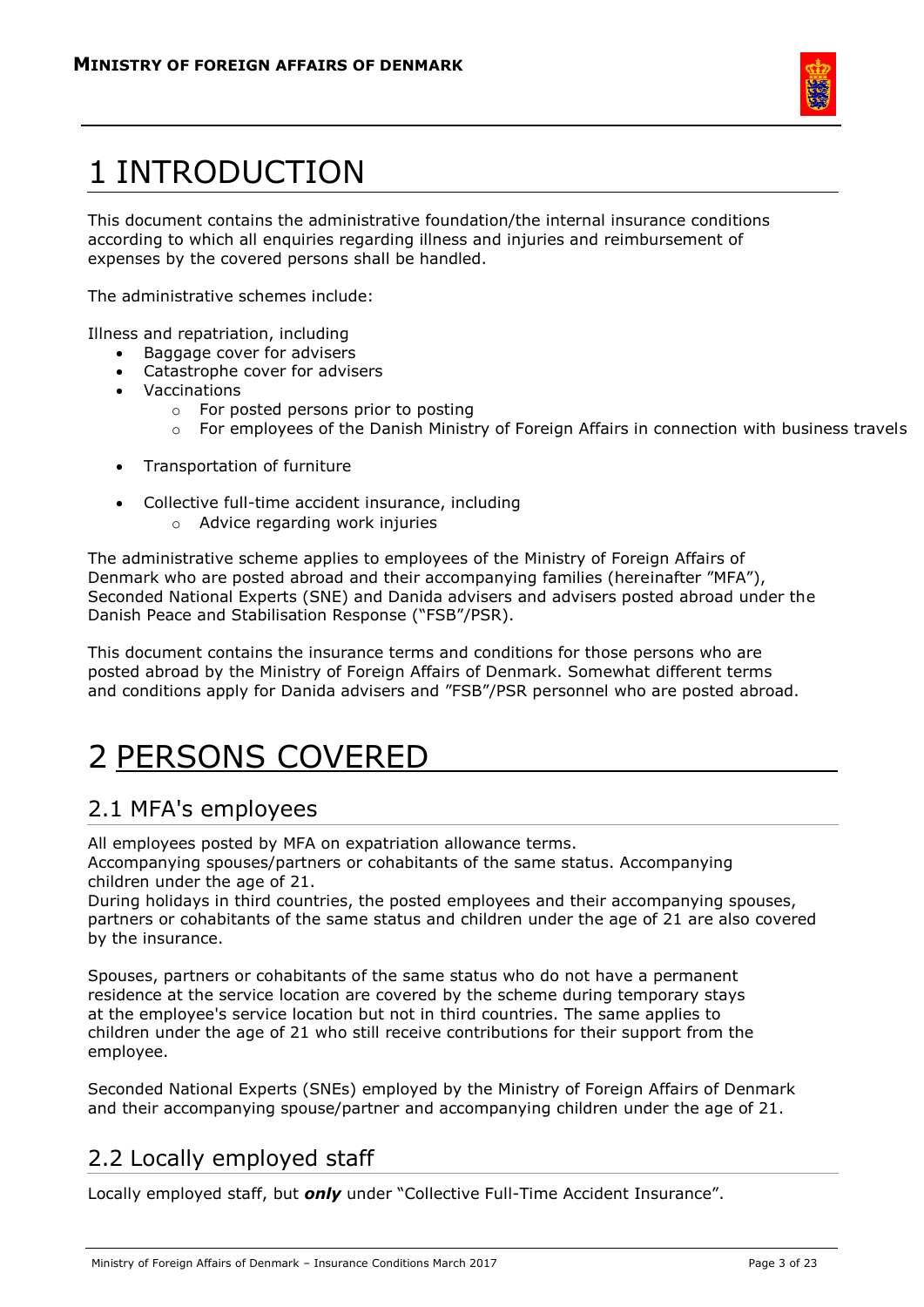

### 2.3 Advisers and "FSB"/PSR

Posted advisores (Danida advisers and "FSB"/PSR) are divided into the following categories:

Advisores are posted either as long-term advisers or as short-term advisors.

- **Group A:** Comprises advisers who are not family-providers.
- **Group B:** Comprises advisers for whom MFA (Danida) undertakes to pay the travel expenses to the service country for spouses, cohabitants, and any children.
- **Group C:** Comprises advisers for whom MFA (Danida) because of short-term employment does not undertake to pay for the travel expenses to the service country for spouses, cohabitants and any children.

Families of short-term advisers are not covered. For long-term advisers, accompanying spouses and children under the age 21 are covered.

## 3 GEOGRAFICAL COVER

Worldwide coverage, , but with limitations which may affect individual groups of persons. If other schemes apply, for example, the Danish National Health Service or other system in Europe (EEA), that applicable scheme must be applied before MFA's.

## 4 PERIOD OF COVER

Generally – Posted MFA employees and their accompanying families and SNEs:

The insurance covers 3 days before date of posting and 3 days after the recall date and is in force 24 hours a day – during work as well as leisure time.

#### Danida advisers and "FSB"/PSR:

The insurance applies during the posting period, by which is meant the period from the time approved by the Ministry of Foreign Affairs of Denmark for the travel from the home country and until cessation of the contract including any subsequent holiday period during which the adviser receives a salary from the Ministry of Foreign Affairs of Denmark. The insurance applies 24 hours a day during work as well as leisure.

The insurance does not cover when you are on leave without salary outside the posting country. However, it covers during unpaid leave in the posting country.

If the adviser, spouse or cohabitant and children have not returned to the home country upon the expiry of the mentioned posting period, the cover will be maintained until the arrival home has taken place, but no more than 72 hours after the period in which a salary is earned.

In the event of any claim event, the posted employees are covered by the scheme as stated during the period of cover regardless of whether the notification has been received by the Supplier.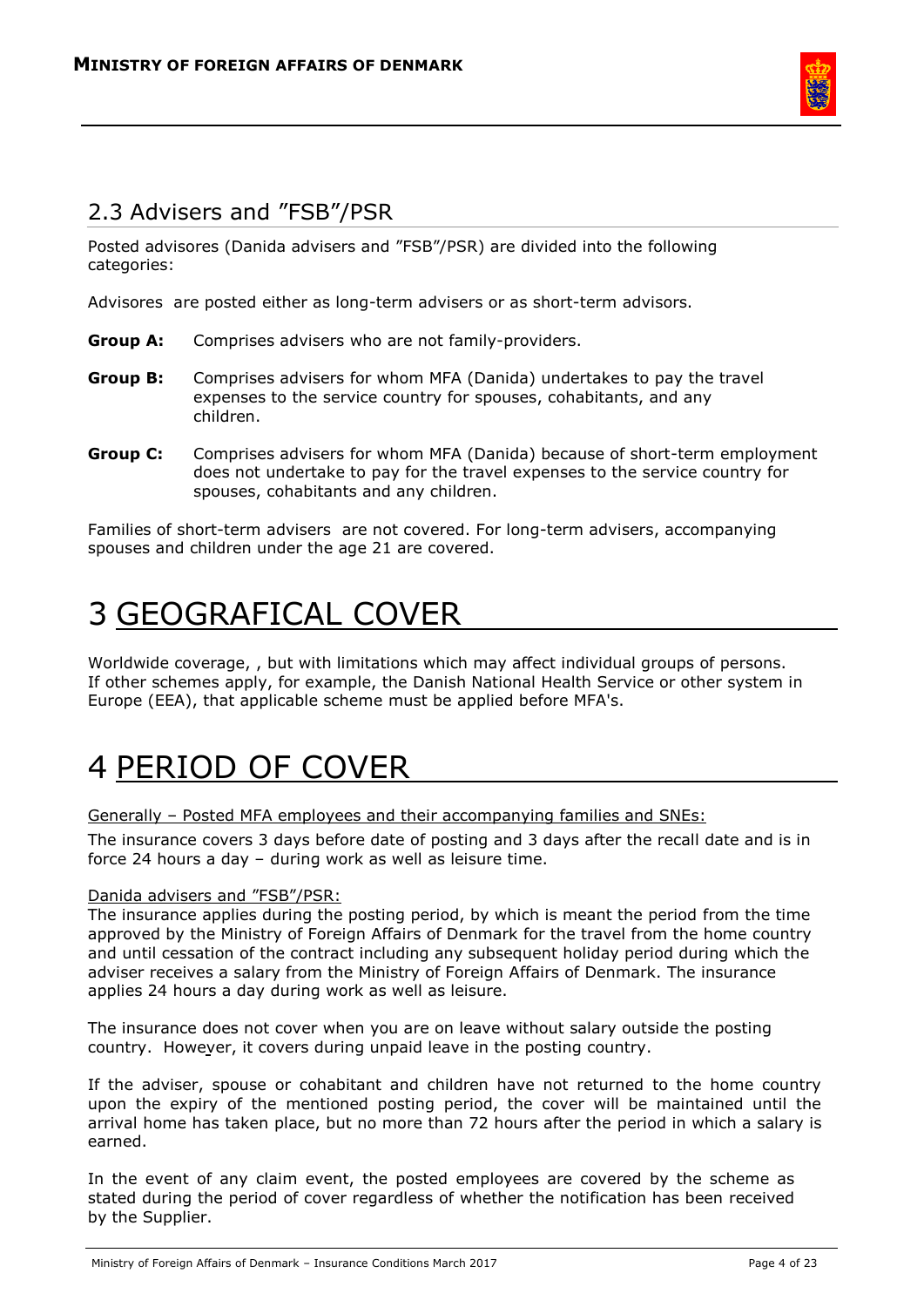

Locally employed staff:

Locally employed staff is covered during the employment period (but only under the "Collective Full-Time Accident Insurance").

## 5 ILLNESS AND REPATRIATION

### 5.1 Reimbursement

Under this scheme, all expenses entitled to be covered in the health insurance area and for repatriation in connection with illness will be reimbursed 100 %.

Employees and their accompanying families posted to the EEA countries are covered by the EEA scheme. Pursuant to Article 13, Section 2(d) in Regulation (EEC) No. 1408/71 of 14 June 1971 on the application of social security schemes to workers (employed and self-employed) and their families moving within the Community, civil servants and persons treated as such are covered by the legislation of the Member State in whose administration they are employed. In connection with this, the employee shall complete a Form E106 at the home municipality. Employees posted after 1 July 2000 are - as a general rule - also covered by the Danish National Health Insurance and retain their yellow health insurance cards.

The Supplier shall take the above-mentioned into account in connection with assessments of whether treatment of any major illnesses can or should be treated in Denmark.

Benefits from the public health insurance system, including the EEA scheme, shall be used to the maximum. If the employee has taken out private additional insurance, the total expense may be covered to a maximum of 100 %. Any excess cover will be deducted in the reimbursement from MFA's health insurance.

## 5.2 Scope of cover and limitations

Worldwide scope of cover with respect to the overview mentioned below. The insured employees and family members need not provide individual health information.

For advisers and "FSB"/PSRs (2.3), the insurance does not cover pre-existing conditions, unless an unforeseen significant worsening occurs. Before approval of cover is granted, the Supplier shall assess whether an illness that has arisen may be a pre-existing condition.

The scheme does not cover advisers and "FSB"/PSRs (2.3) where the illness has arisen through gross negligence or intentionally.

## 5.3 Illness and repatriation

The purpose of the scheme is to ensure posted employees and advisers who are abroad quick and best possible treatment in case of illness. The insurance includes medical treatment, hospital and other medically-prescribed treatments for illness according to the schedule below.

For advisers and "FSB"/PSR (item 2.3), a number of special terms and conditions apply. The Supplier shall therefore distinguish between two sets of terms and conditions.

The table below contains rules for persons posted abroad by the Ministry of Foreign Affairs of Denmark on expatriation allowance terms.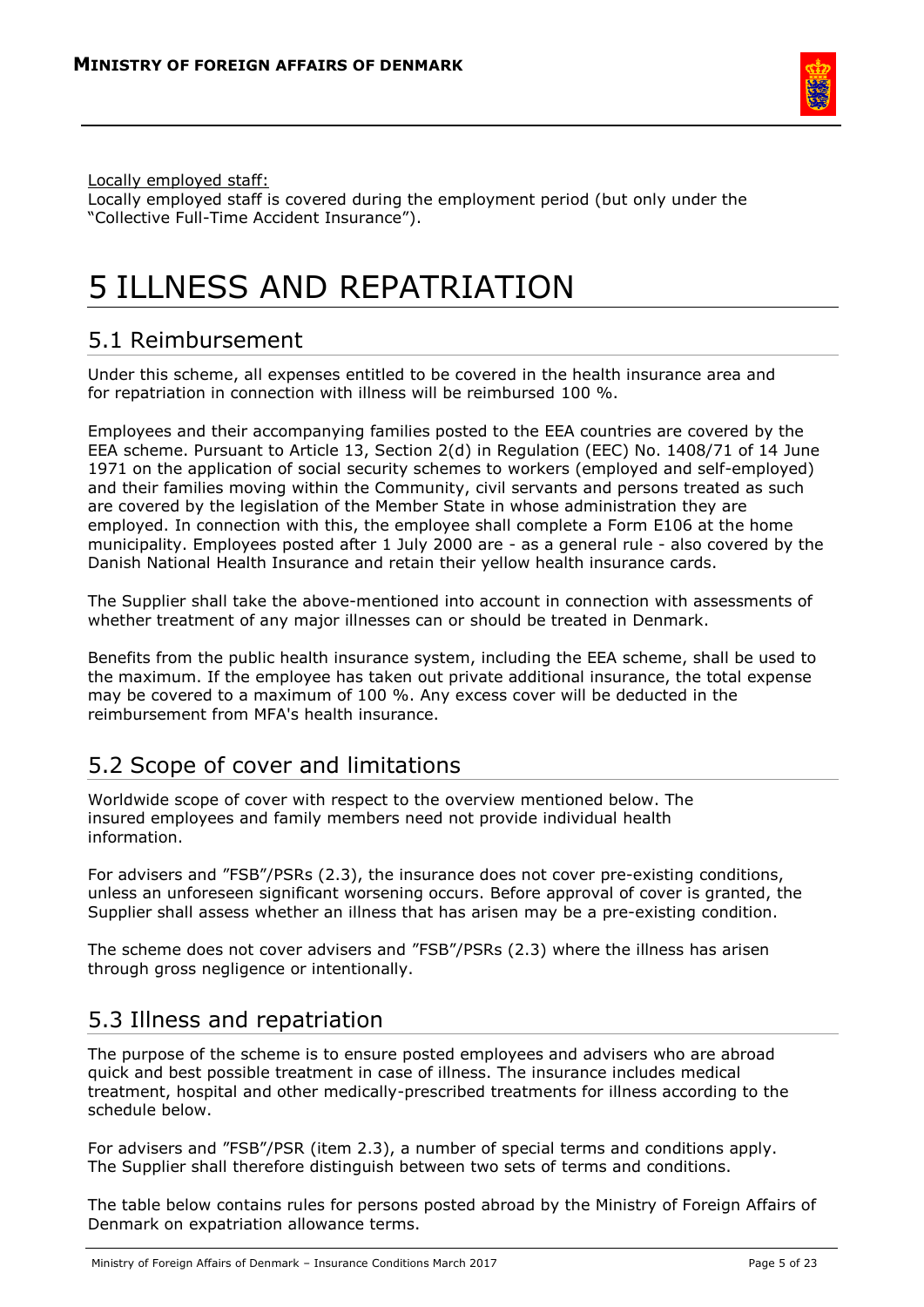

| <b>Scope of cover</b>                                                                      | <b>DKK / Cover</b>                                                                                                                                                                                                                                                                                                                                                                                                                                                                                                                                                                                                                                                                                                                                                                                                                                                                                                                                                                                                                                                                                                                                                                                        |
|--------------------------------------------------------------------------------------------|-----------------------------------------------------------------------------------------------------------------------------------------------------------------------------------------------------------------------------------------------------------------------------------------------------------------------------------------------------------------------------------------------------------------------------------------------------------------------------------------------------------------------------------------------------------------------------------------------------------------------------------------------------------------------------------------------------------------------------------------------------------------------------------------------------------------------------------------------------------------------------------------------------------------------------------------------------------------------------------------------------------------------------------------------------------------------------------------------------------------------------------------------------------------------------------------------------------|
| Illness, repatriation, etc.                                                                |                                                                                                                                                                                                                                                                                                                                                                                                                                                                                                                                                                                                                                                                                                                                                                                                                                                                                                                                                                                                                                                                                                                                                                                                           |
|                                                                                            |                                                                                                                                                                                                                                                                                                                                                                                                                                                                                                                                                                                                                                                                                                                                                                                                                                                                                                                                                                                                                                                                                                                                                                                                           |
| <b>Scope of cover</b>                                                                      | <b>DKK / Cover</b>                                                                                                                                                                                                                                                                                                                                                                                                                                                                                                                                                                                                                                                                                                                                                                                                                                                                                                                                                                                                                                                                                                                                                                                        |
| Illness, repatriation                                                                      | Ordinary consultation and treatment by a general<br>practitioner should normally occur locally and does not<br>require prior contact with the Supplier.                                                                                                                                                                                                                                                                                                                                                                                                                                                                                                                                                                                                                                                                                                                                                                                                                                                                                                                                                                                                                                                   |
|                                                                                            | For diseases which require treatment and involve<br>expenditure which are not routine, the<br>employee/adviser shall agree with the Supplier where<br>and how the treatment is to take place.                                                                                                                                                                                                                                                                                                                                                                                                                                                                                                                                                                                                                                                                                                                                                                                                                                                                                                                                                                                                             |
|                                                                                            | If there is a need for additional information in order to<br>assess the matter, the Supplier will obtain the required<br>information from the insured, the appropriate<br>practitioners or the Ministry of Foreign Affairs of<br>Denmark.                                                                                                                                                                                                                                                                                                                                                                                                                                                                                                                                                                                                                                                                                                                                                                                                                                                                                                                                                                 |
| Treatment expenses (medical<br>treatment and medically-prescribed<br>treatment of illness) | In countries with a very limited number of acceptable<br>health service providers, where the only possibility to<br>obtain proper treatment is often international clinics set<br>up in the host country, reimbursement may be sought<br>for the expense related to mandatory registration in<br>such a clinic for the purpose of treatment.<br>Expenses for general convalescence are not covered.                                                                                                                                                                                                                                                                                                                                                                                                                                                                                                                                                                                                                                                                                                                                                                                                       |
|                                                                                            | If the matter involves clearly medically-indicated<br>convalescence which exceeds the financial capacity of<br>the insured, a request for a subsidy may be submitted<br>to the Ministry of Foreign Affairs of Denmark<br>(hr@hr.dk). This does not apply for advisers (2.3).                                                                                                                                                                                                                                                                                                                                                                                                                                                                                                                                                                                                                                                                                                                                                                                                                                                                                                                              |
| Hospital treatment                                                                         | Covers travel with the purpose of treatment of illness,<br>if the expenses for local treatment exceed the total<br>expenses for travel and treatment in Denmark or<br>another place where suitable treatment can be<br>obtained. Travel expenses may also be reimbursed on<br>an exception basis if the travel is necessary because<br>proper treatment cannot be obtained at the location.<br>Such travel expenses between the country of residence<br>and Denmark or a third country will be reimbursed 100<br>percent. It is a requirement that the illness be of such<br>an urgent nature that the treatment cannot be<br>postponed until travel to Denmark takes place on other<br>occasion. Cover is only provided for expenses<br>substantiated by a need for treatment, limited to the<br>period for which the need for treatment is present.<br>Hospital treatment, choice of treatment location and<br>travels must be arranged and approved in advance by<br>the Supplier.<br>Reimbursement of travel for treatment includes<br>reasonable and necessary additional expenses in<br>exchange for documentation, i.e. airline tickets,<br>lodging, meal allowances and necessary local transport |

as per account rendered.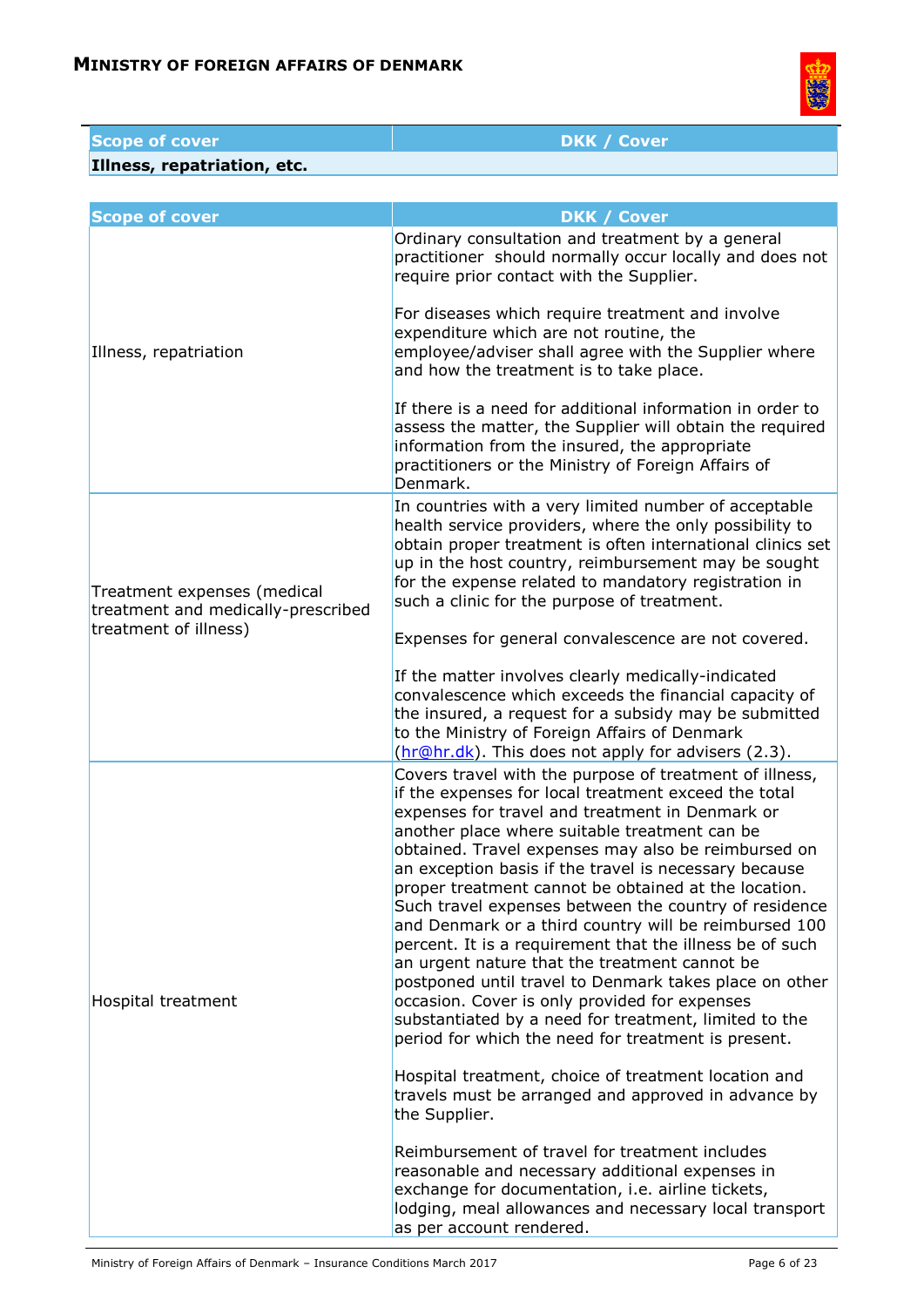

| <b>Scope of cover</b>                      | <b>DKK / Cover</b><br>Choice of treatment location is based on an overall<br>medical and financial assessment of where the<br>necessary and proper treatment can be obtained.                                                                                                                                                                                                                                                                                             |
|--------------------------------------------|---------------------------------------------------------------------------------------------------------------------------------------------------------------------------------------------------------------------------------------------------------------------------------------------------------------------------------------------------------------------------------------------------------------------------------------------------------------------------|
|                                            | For treatment in Denmark, covered persons will be<br>referred and accepted for examination and treatment<br>at a hospital as follows:                                                                                                                                                                                                                                                                                                                                     |
|                                            | Employees with health insurance cards may<br>choose a public hospital under the Danish<br>National Health Insurance pursuant to the<br>rules on free choice of hospital.<br>For employees without health insurance cards<br>$\bullet$<br>(posted abroad before 1 July 2000), the<br>Supplier will arrange the necessary payment<br>guarantee. Payment is made pursuant to a rate<br>catalogue which is updated annually in January.<br>Invoices are sent to the Supplier. |
| Pregnancy, birth and prenatal<br>education | Checks and examinations, including pregnancy scans<br>according to the Danish programme.                                                                                                                                                                                                                                                                                                                                                                                  |
|                                            | Expenses for medical and midwife examinations in<br>connection with pregnancy, including consultations<br>with a general practitioner, a gynaecologist, ordinary<br>consultations with a midwife and consultations with a<br>midwife concerning home births, a nuchal<br>translucency scan (week 11-13), a mid-pregnancy<br>scan (week 19-21), chorionic villus sampling (after<br>the mother has reached the age of 35) and amniotic<br>fluid test.                      |
|                                            | Expenses for prenatal classes and breastfeeding<br>courses are also covered by the insurance to the<br>extent this is offered in Denmark under the Danish<br>National Health Service system.                                                                                                                                                                                                                                                                              |
|                                            | Expenses related to fertility treatment and diagnosing<br>infertility are not covered.                                                                                                                                                                                                                                                                                                                                                                                    |
| Health examinations                        | For posting to and return from posts in countries<br>outside Europe and North America, expenses for a<br>general health examination at a general practitioner in<br>Denmark before being posted abroad and within one<br>month after returning home from service is covered.<br>The expenses are reimbursed to the extent<br>reimbursement is not received from the Danish<br>National Health Service.<br>This is not covered for advisers (2.3).                         |
|                                            | Expenses for an examination at a hospital specified by<br>MFA will also be reimbursed, if this occurs within three<br>months after returning home.                                                                                                                                                                                                                                                                                                                        |
|                                            | For posting to and return from posts at extreme<br>heights, for example, La Paz, expenses are also<br>reimbursed for an examination at the Clinic of Aviation<br>Medicine at Copenhagen University Hospital.                                                                                                                                                                                                                                                              |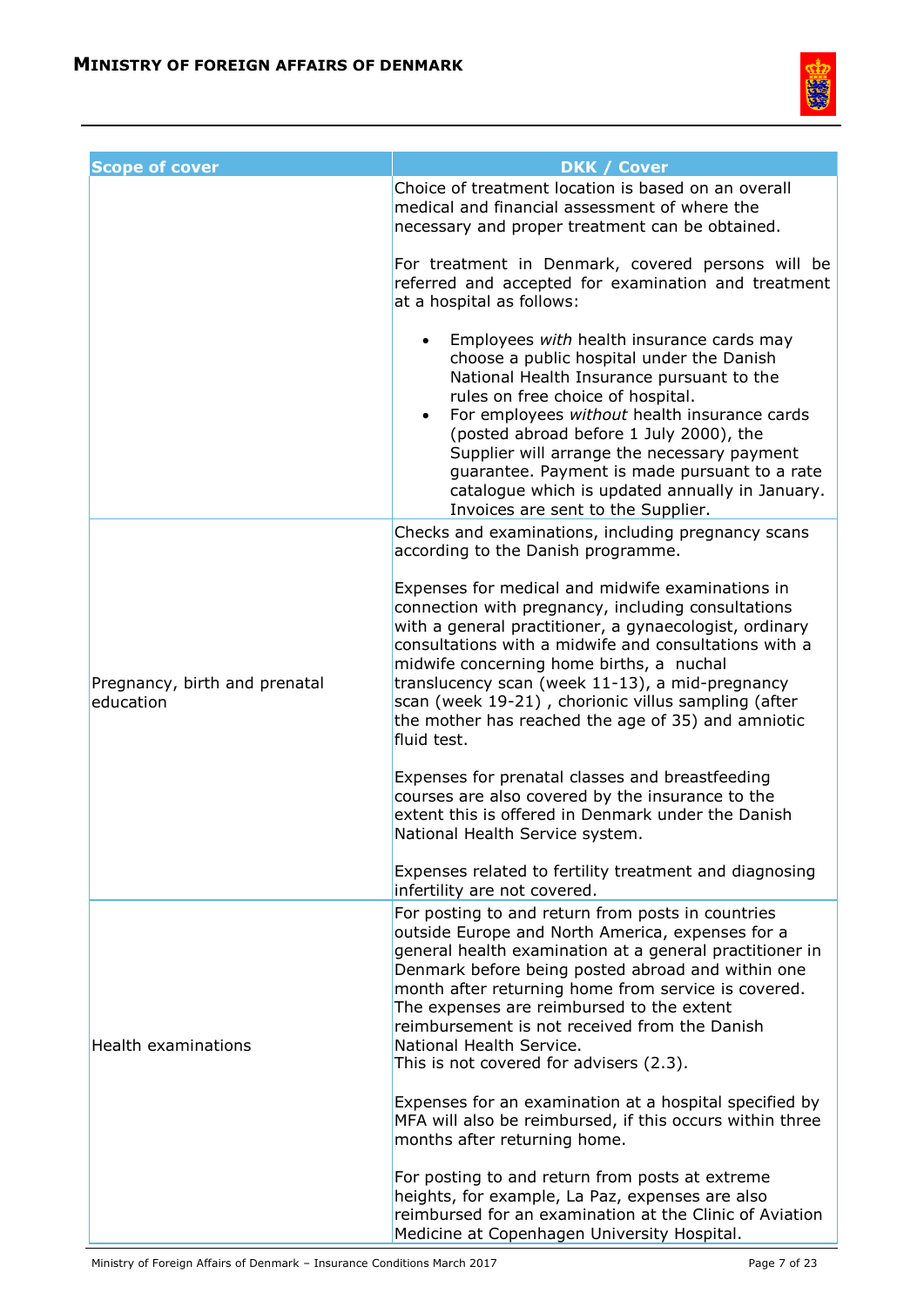

| <b>Scope of cover</b>   | <b>DKK / Cover</b>                                                                                                                                                                                                                                             |
|-------------------------|----------------------------------------------------------------------------------------------------------------------------------------------------------------------------------------------------------------------------------------------------------------|
|                         | The examination must take place within three months<br>after the return.                                                                                                                                                                                       |
|                         | Examinations listed in the "Policy for Health and<br>Safety Demanding Positions" in force are<br>covered.                                                                                                                                                      |
|                         | In accordance with common practice in Denmark, the<br>following is covered:                                                                                                                                                                                    |
|                         | Annual blood pressure check-up for persons over the<br>age of 40, and for younger persons with hereditary<br>predisposition.                                                                                                                                   |
|                         | Annual check of fats (cholesterol) in the blood in the<br>event of hereditary predisposition.                                                                                                                                                                  |
|                         | Screening for colorectal cancer by examining for<br>blood in the stools every second year, applicable to<br>men and women at the ages of 50to74.<br>Breast cancer screening with mammography every<br>second year for women between 50 and 69 years of<br>age. |
|                         | Cervical cancer screening (smear - cell sample) every<br>third year for women between 23 and 59 of age and<br>every fifth year for women between 50and 65.                                                                                                     |
| Preventive examinations | Gynaecological exams and Pap smears after cone<br>biopsy                                                                                                                                                                                                       |
|                         | Routine checks to follow up on cancers where the<br>patient has been declared well, e.g. an annual<br>mammography for breast cancer patients, a<br>rectoscopy after colorectal cancer and blood samples<br>from leukaemia patients.                            |
|                         | Endoscopy to examine urinary bladder polyps.                                                                                                                                                                                                                   |
|                         | Annual examination by an ophthalmologist, including<br>tonometry, in case of a hereditary predisposition for<br>glaucoma.                                                                                                                                      |
|                         | Annual preventive health examination concerning<br>lifestyle factors - this does not include routine<br>examinations besides height and weight.                                                                                                                |
|                         | The examinations listed above normally require a<br>referral from a general practitioner and must take<br>place during stays in Denmark. In countries where<br>medical referrals are not used, a specialist may be<br>contacted directly.                      |
|                         | Expenses related to other health examinations and<br>common preventive examinations are not covered.                                                                                                                                                           |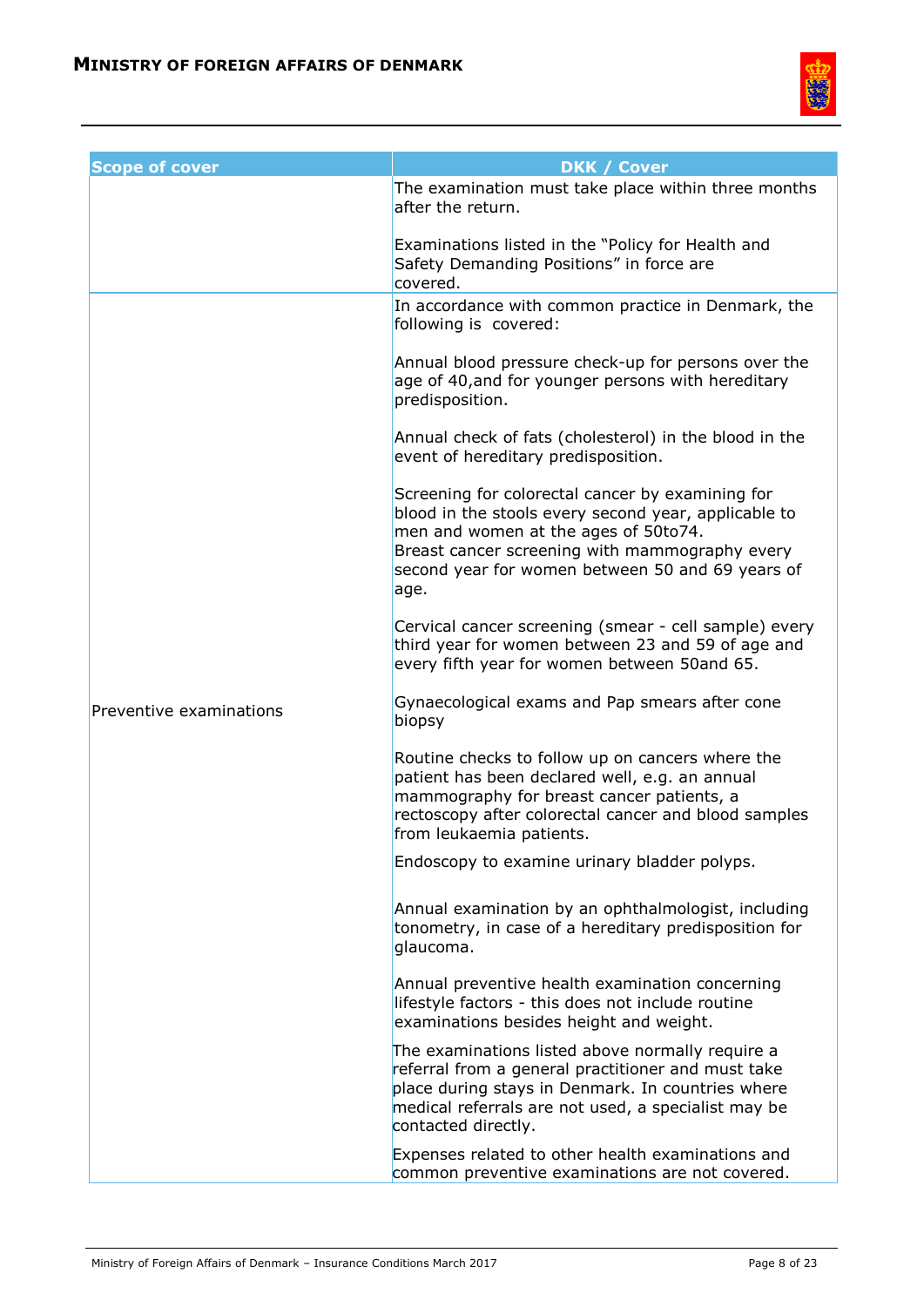

| <b>Scope of cover</b>                                 | <b>DKK / Cover</b>                                                                                                                                                                                                                                                                                                                                                             |
|-------------------------------------------------------|--------------------------------------------------------------------------------------------------------------------------------------------------------------------------------------------------------------------------------------------------------------------------------------------------------------------------------------------------------------------------------|
|                                                       | The above are not covered for advisers (2.3).                                                                                                                                                                                                                                                                                                                                  |
| Paediatric examinations and<br>vaccinations           | Children's examinations and vaccinations pursuant to<br>the Danish programme, but adjusted to local<br>conditions, e.g. other types of vaccinations.                                                                                                                                                                                                                           |
|                                                       | Vaccinations prior to posting from Denmark are<br>covered. Revaccinations after posting from Denmark<br>are also covered. This also includes malaria<br>pills/prophylaxis, which are equated with vaccinations.                                                                                                                                                                |
|                                                       | For employees of the Ministry of Foreign Affairs of<br>Denmark in Copenhagen, vaccination expenses<br>directly necessitated by business travel for the Ministry<br>are covered.                                                                                                                                                                                                |
| Medically-prescribed special<br>medicines and devices | The insurance covers specifically prescribed<br>medication                                                                                                                                                                                                                                                                                                                     |
|                                                       | The insurance does not cover expenses for over the<br>counter drugs and restorative drugs which can be used<br>without prescription, such as headache medication,<br>sleeping pills, vitamins, various types of herbal<br>medication, cough syrups, iodine and other wound<br>healing medication and contraceptives.                                                           |
|                                                       | Nor does the insurance cover expenses for common<br>devices, even when such devices are medically<br>prescribed, such as thermometers, hearing aids,<br>wound dressing materials, electro-medical devices,<br>canes, compression stockings, insoles, rent/purchase<br>of crutches, glasses and spectacle lenses and health<br>care items made of glass, rubber, Bakelite, etc. |
|                                                       | However, compression stockings, insoles and<br>rent/purchase of crutches may be necessary treatment<br>aids in certain situations, e.g. in the case of<br>complicated conditions, different kinds of fractures and<br>certain surgeries. In such cases, a claim for<br>reimbursement may be submitted which will be<br>evaluated by the Supplier's medical team.               |
|                                                       | For re-imbursement of expenses for medically-<br>prescribed aids etc., the provisions of the Danish Social<br>Services Act shall apply, so that an employee<br>requesting reimbursement must document that he or<br>she would be entitled to the payment if he or she had<br>been physically living in Denmark. The Supplier shall<br>always be consulted in these cases.      |
| Dental care / oral surgery                            | Oral surgery performed by an oral surgeon, treatment<br>of periodontitis (but not the implants themselves) and<br>orthodontic correction for children (until the age of<br>18).                                                                                                                                                                                                |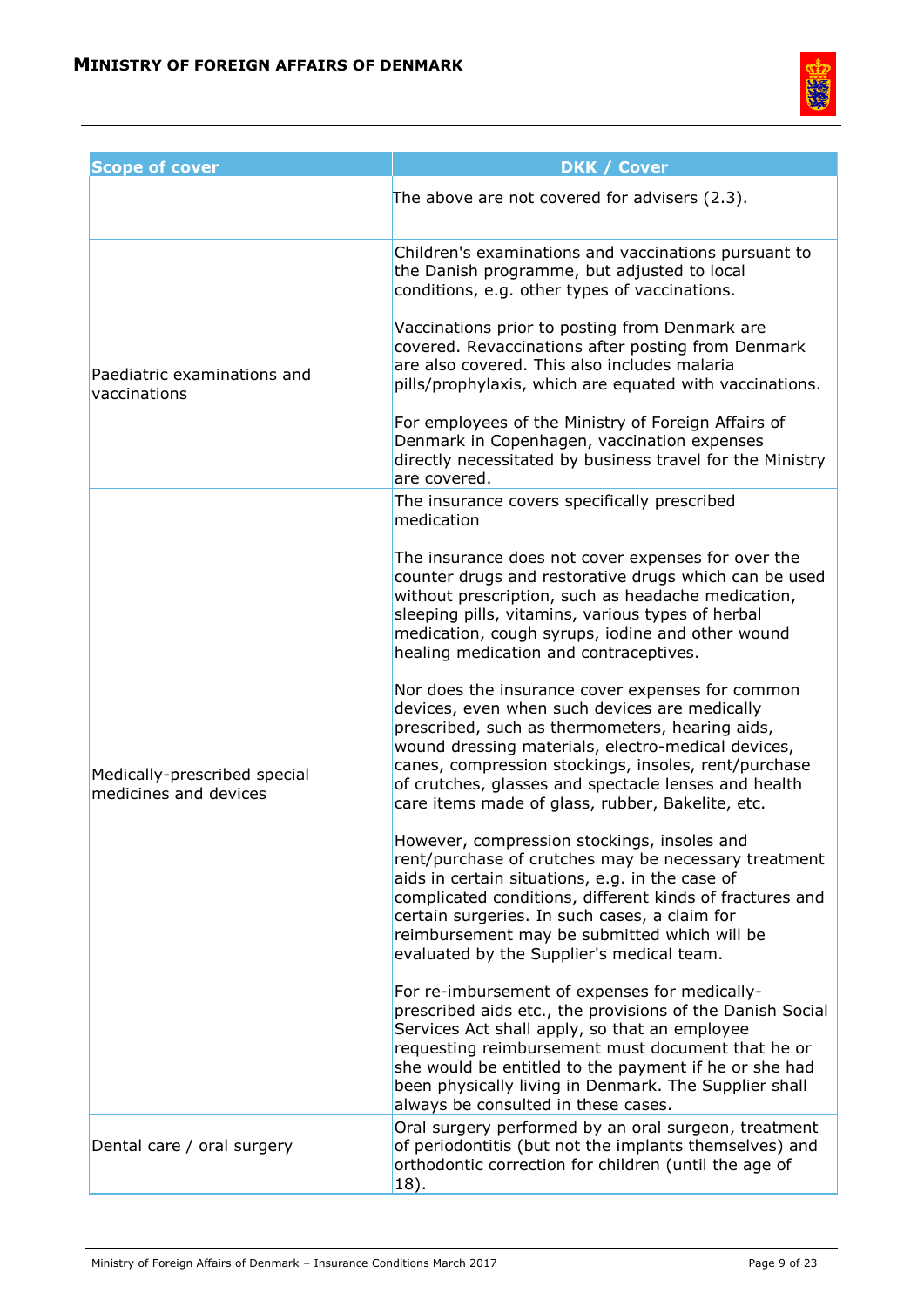

| <b>Scope of cover</b>                                                                                                                                                                           | <b>DKK / Cover</b>                                                                                                                                                                                                                                                                                                                                                                                                                                                                                                                                                                                                                                                   |
|-------------------------------------------------------------------------------------------------------------------------------------------------------------------------------------------------|----------------------------------------------------------------------------------------------------------------------------------------------------------------------------------------------------------------------------------------------------------------------------------------------------------------------------------------------------------------------------------------------------------------------------------------------------------------------------------------------------------------------------------------------------------------------------------------------------------------------------------------------------------------------|
|                                                                                                                                                                                                 | Contrary to this, the insurance does not pay for other<br>dental treatment, such as dental scaling, filling, tooth<br>extraction, pivot teeth, dental bridges, implants and<br>crowns.                                                                                                                                                                                                                                                                                                                                                                                                                                                                               |
|                                                                                                                                                                                                 | For posted children under the age of 18 who are<br>unable to visit the Danish school dental care during<br>holidays in Denmark, the expense for one annual<br>dental examination and any treatment of caries may<br>be covered to a maximum amount of DKK 1,440.                                                                                                                                                                                                                                                                                                                                                                                                     |
|                                                                                                                                                                                                 | For posted adults with pre-existing gingivitis<br>and/or periodontitis, a supplement of DKK 815<br>may be granted up to three times a year for<br>preventive periodontal/periodontitis treatment.<br>The request for reimbursement must include X-rays.                                                                                                                                                                                                                                                                                                                                                                                                              |
| Treatment by a physiotherapist,<br>chiropractor, authorised<br>acupuncturist, authorised<br>kinesiologist, podiatrist, psychologist,<br>psychotherapist, psychiatrist and<br>speech pathologist | 10 sessions of maximum 1 hour each during a<br>period of 12 successive months and subject to a<br>prescription by a GP. Under special<br>circumstances, additional sessions beyond the<br>10 may be reimbursed subject to prior<br>agreement with the Supplier.<br>The expense for a speech pathologist assessment is<br>covered.                                                                                                                                                                                                                                                                                                                                    |
|                                                                                                                                                                                                 | Other expenses than the above-mentioned services<br>can be reimbursed in accordance with the subsidy<br>rules of the Danish National Health Service.                                                                                                                                                                                                                                                                                                                                                                                                                                                                                                                 |
| Sport injuries                                                                                                                                                                                  | Advisers (2.3) do not have cover for dangerous sports.                                                                                                                                                                                                                                                                                                                                                                                                                                                                                                                                                                                                               |
|                                                                                                                                                                                                 |                                                                                                                                                                                                                                                                                                                                                                                                                                                                                                                                                                                                                                                                      |
| <b>Funeral assistance</b>                                                                                                                                                                       | Paid according to the subsidy rules of the Danish<br><b>National Health Service</b>                                                                                                                                                                                                                                                                                                                                                                                                                                                                                                                                                                                  |
| Repatriation of mortal remains                                                                                                                                                                  | Covers expenses related to repatriation of the dead<br>body when a covered person passes away while<br>posted abroad.                                                                                                                                                                                                                                                                                                                                                                                                                                                                                                                                                |
| Curtailment due to serious illness<br>and death in immediate family                                                                                                                             | The insurance covers return trip to Denmark for an<br>employee posted abroad or the employee's spouse,<br>partner or cohabitant with the same status, due to<br>serious illness and death in the immediate family<br>(spouse, children, parents). One return trip will<br>normally only be granted twice during the course of<br>an illness. The trips may be arranged so that they<br>can be used during the course of an illness or used<br>by the employee and the employee's spouse,<br>partner or cohabitant with the same status in<br>connection with a death and funeral in the<br>immediate family.<br>In the case of a death, a return trip to Denmark can |
|                                                                                                                                                                                                 | also be reimbursed for the posted children in<br>connection with the funeral.                                                                                                                                                                                                                                                                                                                                                                                                                                                                                                                                                                                        |
|                                                                                                                                                                                                 |                                                                                                                                                                                                                                                                                                                                                                                                                                                                                                                                                                                                                                                                      |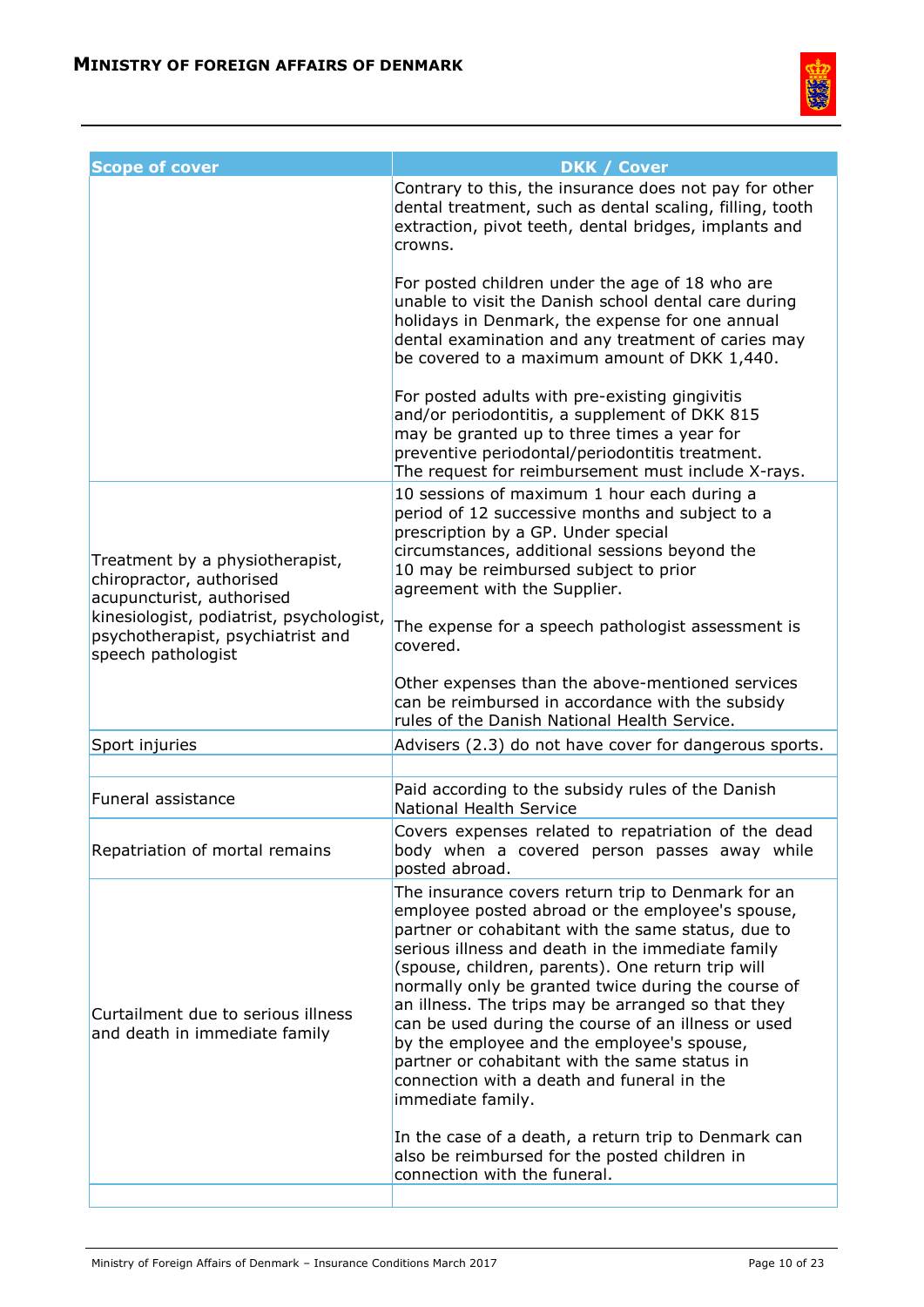

| <b>Scope of cover</b> | <b>DKK / Cover</b>                                                                                                                                                                                                                                                                                                                                                          |
|-----------------------|-----------------------------------------------------------------------------------------------------------------------------------------------------------------------------------------------------------------------------------------------------------------------------------------------------------------------------------------------------------------------------|
|                       | In case of documented terminal illness of a spouse,<br>partner or cohabitant with the same status or children,<br>two trips for each family member, including the<br>employee, will be granted during the course of the<br>lilness. In addition, the travel expenses for the family<br>in connection with the funeral are covered.<br>Other rules apply for advisers (2.3). |

Reimbursement of illness related costs may only be paid out according to the above-mentioned rules. Payment can only take place when appropriately documented by original or scanned invoices and receipts or similar documentation, which must be worded in one of the main languages and translated to Danish or English.

In case it has not been clearly stated, the insured must add the name of the medication, supplemented by information on the nature of the disease which is being treated.

An employee may not submit a request for reimbursement until the total expenses exceed DKK 2,500. However, reimbursement may always be requested at the end of a trimester.

In case an employee defrays expenses significantly above the ordinary, for example, in connection with hospitalisation and long-term treatment, and where the Supplier for practical reasons cannot provide a guarantee of payment or pay a deposit directly to the hospital, doctor, etc., an advanced payment may be granted to the employee until settlement can take place.

Any unusually high fee paid by an employee for an international transfer of an advanced payment from the Supplier may be included in the total expenses in the final settlement.

In cases of expected large expenses due to illness, the Supplier's pre-approval must be obtained. The Supplier's decision may be brought before the Ministry of Foreign Affairs of Denmark.